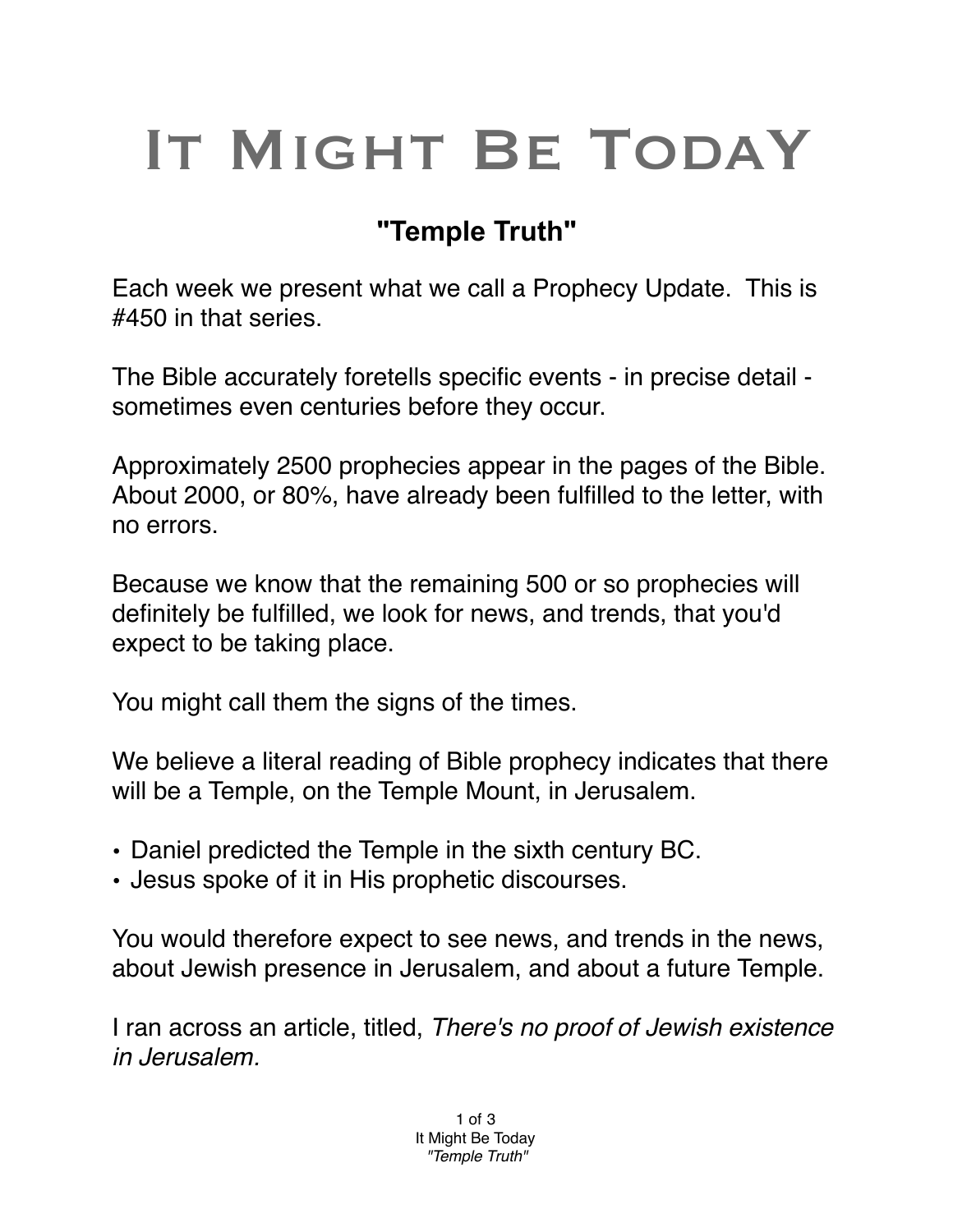## Excerpts:

Adnan al-Husayni, the Minister of Jerusalem Affairs in the Palestinian Authority (PA) government, on Thursday accused Jewish organizations of preparing plans to demolish the Al-Aqsa Mosque in Jerusalem and to establish an "imaginary" Holy Temple in its place.

Speaking with the Hamas-affiliated Palestine newspaper, Husayni claimed that Israel is aware that the demolition of the Al-Aqsa Mosque will result in a firestorm that would spread to all parts of the country.

But despite the fact that Israel is aware of this, he continued, Israel's policy is meant to deliberately expel the "original" inhabitants of Jerusalem from their homes, including by demolishing their houses and imposing taxes on them.

Husayni called on UNESCO, the UN's cultural organization, to act immediately against the excavations carried out by Israel in the Old City of Jerusalem.

Israel, he claimed, is digging tunnels in the area in an attempt to find historical evidence of Jewish existence in the region, "but they failed to do so despite all their attempts to falsify the history and the Palestinian historical sites."

http://www.israelnationalnews.com/News/News.aspx/216629

Another article was titled, *Synagogue ruins discovered in Israel CONFIRM Jesus story in New Testament is true.*

Excerpts: